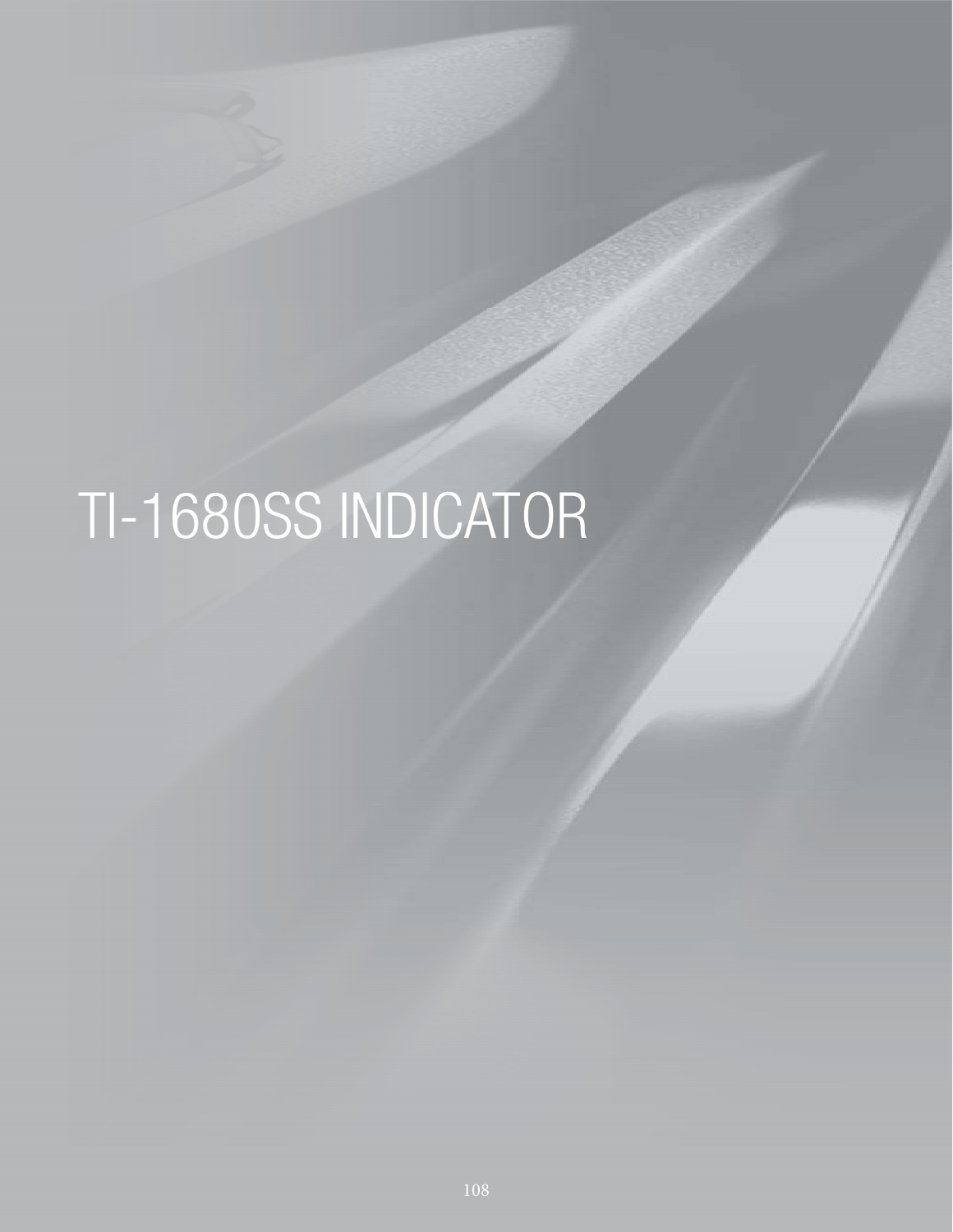

# TI-1680SS INDICATOR

CAPACITY:

ASS III/IIII

ZERO

MODE

TARE

Over

PRINT

ID

**BUUBB** 

 $C/CE$ 

Enter

UNITS



### STAINLESS STEEL CONSTRUCTION.

The TI-1680 is an NTEP and Canadian certified digital indicator housed in a stainless steel enclosure. This digital indicator is designed to support many applications for the installer, yet maintain simplicity for the operator. Stainless Steel construction makes it wash-down safe.

#### NTEP APPROVED

NTEP CC # 10-078 Canada NOA # AM-5801

TI-1680

3

6

1 (800) 230-0120 Contact@inscaleusa.com CAGE Code 07GT5

contact@inscaleusa.com

www.inscaleusa.com

Nationwide Dealer Network

109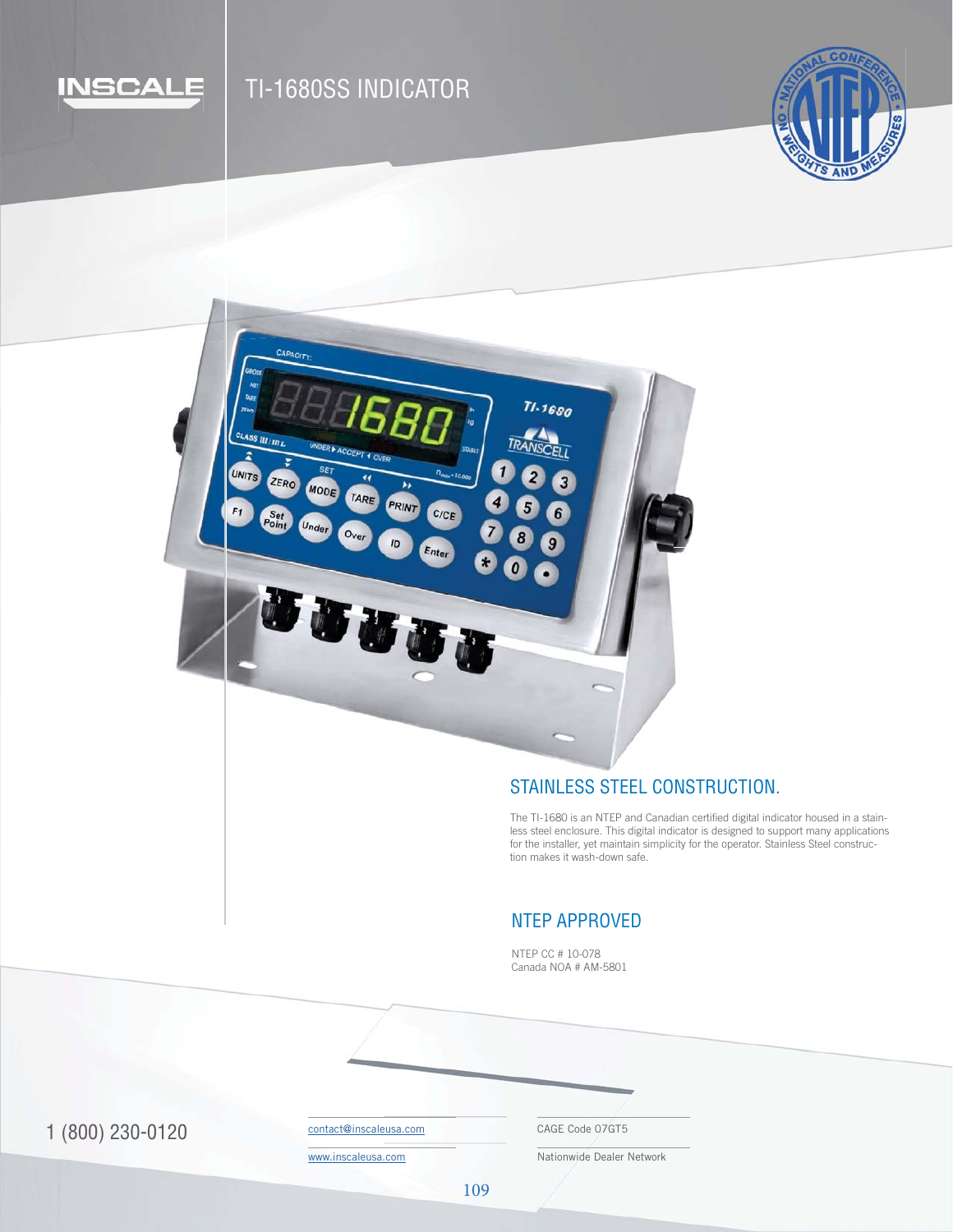## **INSCALE**

#### **OVERVIEW**

The TI-1680 is an NTEP and Canadian certified digital indicator housed in a stainless steel enclosure. This digital indicator is designed to support many applications for the installer, yet maintain simplicity for the operator.

Configure the 'F1' Key for Peak, Totalizing (Accumulation), Hold, and Live Weight or disable the 'F1' Key to simplify operation. Dedicated keys are provided for Checkweighing and Batch weighing. The large LED display is easy to read. Stainless Steel construction makes it wash-down safe.

Standard communications include two RS-232 ports, one of which is configurable to USB. Many options are available including analog output, RS-485, and WLAN.

#### **SPECIFICATIONS**

Divisions: NTEP & Canadian certified for 10,000 divisions Display Resolution: up to 50,000 external divisions Serial Port: two full duplex RS-232C serial ports (one port can be configured to USB) Bracket: heavy duty stainless steel swivel bracket Display: large, easy to read LED Full front panel configuration Gross/Net/Tare- Print Ticket Mode with 6 digit ID number Tare and APW- Stored in Non-Volatile Memory Load cells: drives up to 12 x 350 ohm load cells Internal power supply



#### NTEP APPROVED

NTEP CC # 10-078 Canada NOA # AM-5801